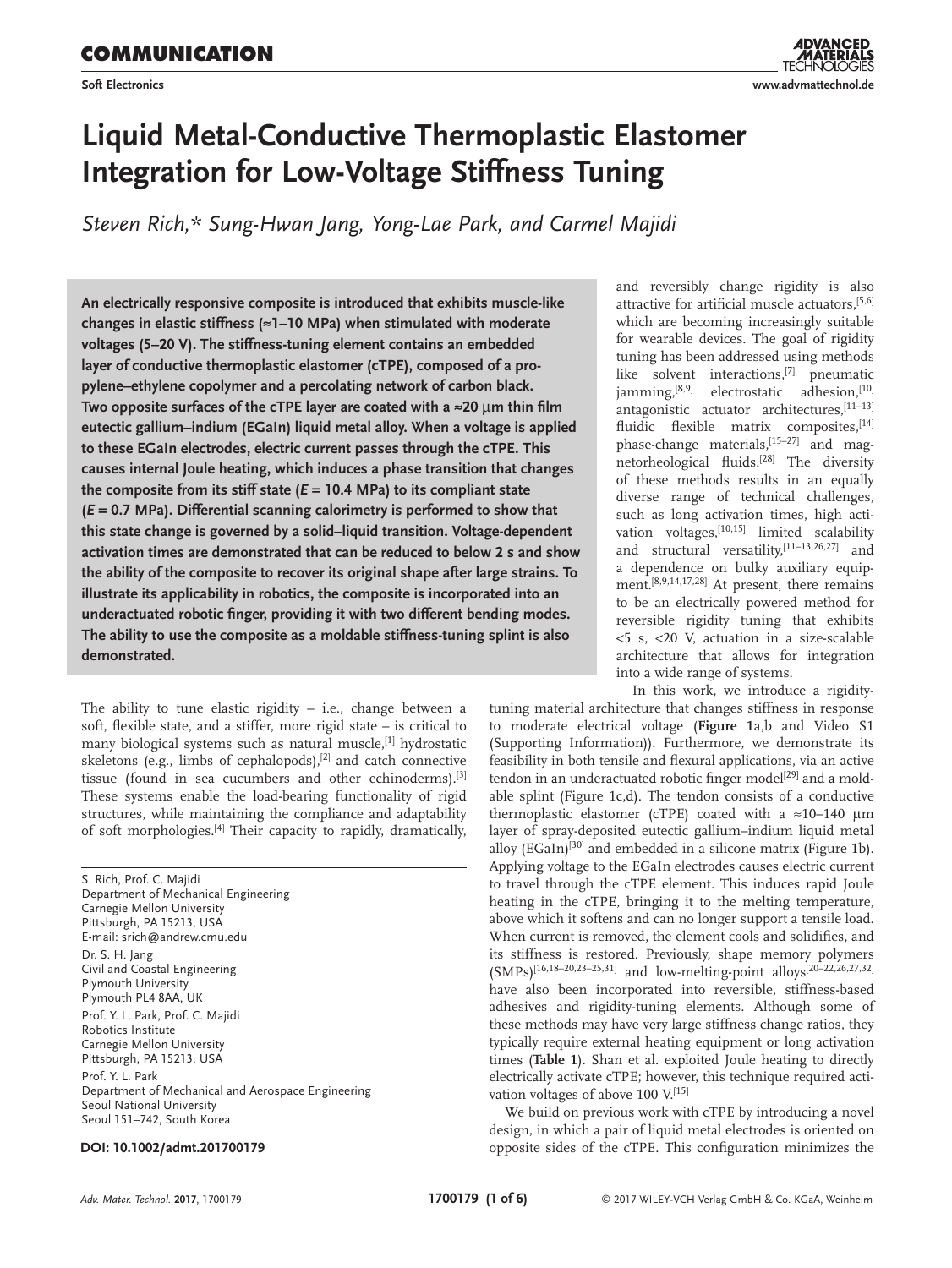

 $\mathbf c$ 

 $100$ cTPE E'/MPa 5  $\overline{0}$  $T_c = 60 °C$  $\overline{0}$  $50 100$ Temperature / °C Heat Flow / mW Exotherm h Crystallization Silicone Silicone  $\Omega$ Direction Matrix Matrix **CTPF** of Current Melting CH-CH-1<del>. F</del>CH--CH-1 tructured Cl EGaln  $T_m = 73 °C$ Electrode **FGaln** -5 <del>|</del><br>-100 Electrode  $\dot{o}$ 100 200 Copper Temperature / °C Coppe Lead g Lead **Scre**  $(\sf{i})$ Hole  $(iii)$ CTPF **Fendon AFLIR** 

Figure 1. Tendon composition and implementation. a) The unactivated and activated tendon's response to a 50 g mass applied to its center. The stiffness of the unactivated tendon is higher than 10 MPa, while the stiffness of the actuated tendon is less than 1 MPa, resulting in the bending of the activated tendon in response to the mass. b) The layup of the tendon. A 1 mm layer of cTPE is impressed with copper leads on opposite sides and coated with a spray-deposited layer of EGaIn. This element is embedded in a silicone elastomer matrix for mechanical and electrical stability. Screw holes provide a secure attachment location for testing and implementation. The two insets show the composition of the cTPE and the cross-section of the tendon layup. c) Integration of the active cTPE tendon into a robotic finger with two activation modes, showing the cTPE in tensile applications. d) Integration of an active cTPE sheet into a moldable splint, showing the cTPE in flexural applications. e) Differential scanning calorimetry plot of conductive thermoplastic elastomer (cTPE) between −80 and 150 °C. This plot shows the second heating cycle with the exothermic direction oriented upward. The first cycle shows some abnormalities due to thermal stresses, but in cycles 2–4, the behavior converges. The peak at 73 °C indicates the melting temperature (*T*m), while the peak at 60 °C represents the crystallization temperature (*T*c). The kink between −80 and −50 °C represents the glass transition temperature; however, this value cannot be determined without examining the heat flow at lower temperatures. The inset shows DMA data, which corroborate the softening temperature found in the DSC data. f) Depiction of current direction during activation. The current flows along the lower resistance liquid metal electrodes, and then passes through the thickness of the cTPE. The current results in significant Joule heating in the cTPE, which eventually heats the whole architecture and is dissipated into the surroundings. g) Configuration and temperature response of the tendon during activation. (i) is a visible light photo of the tensile testing set-up during activation, and (ii) is an infrared photo, taken simultaneously from a distance of 10 mm (C2, FLIR). There is even heating across the tendon above the activation temperature.

electrical resistance of the actuator by minimizing distance that current must travel through the percolating network of carbon black, allowing for lower voltages (5–20 V), faster activation

times (1–40 s), and more versatile activation geometries. These improvements expand the capabilities and possible utilities of rigidity tuning elements in robotics and wearable technologies.

Table 1. Comparison between thermally activated stiffness-tuning methods demonstrated in recent studies. Acronyms: cTPE = conductive thermoplastic elastomer, LMPA = low-melting-point alloy, TP = thermoplastic, SMP = shape-memory polymer.

| Author (year)                                 | Activation time [s] | Voltage [V]      | Stiffness ratio | Material    |
|-----------------------------------------------|---------------------|------------------|-----------------|-------------|
| Current work                                  | $2 - 40$            | $5 - 20$         | 15              | cTPE        |
| Tonazzini et al. (2016) <sup>[21]</sup>       | 29                  | External heating | 700             | LMPA        |
| Van Meerbeek et al. (2016) <sup>[22]</sup>    | Not reported        | External heating | 18              | <b>LMPA</b> |
| Zheng et al. (2015) <sup>[27]</sup>           | $6 - 160$           | $4 - 5$          | Not reported    | <b>LMPA</b> |
| Shan et al. (2015) <sup>[15]</sup>            | 6                   | 100              | 25              | <b>cTPE</b> |
| Balasubramanian et al. (2014) <sup>[16]</sup> | 2.4                 | External heating | 76              | TP          |
| Schubert et al. (2013) <sup>[26]</sup>        |                     | Not reported     | 27              | <b>LMPA</b> |
| Shan et al. (2013) <sup>[20]</sup>            | 130                 | 0.6              | 9033            | <b>LMPA</b> |
| McKnight et al. (2010) <sup>[18]</sup>        | >60                 | Not reported     | 77              | <b>SMP</b>  |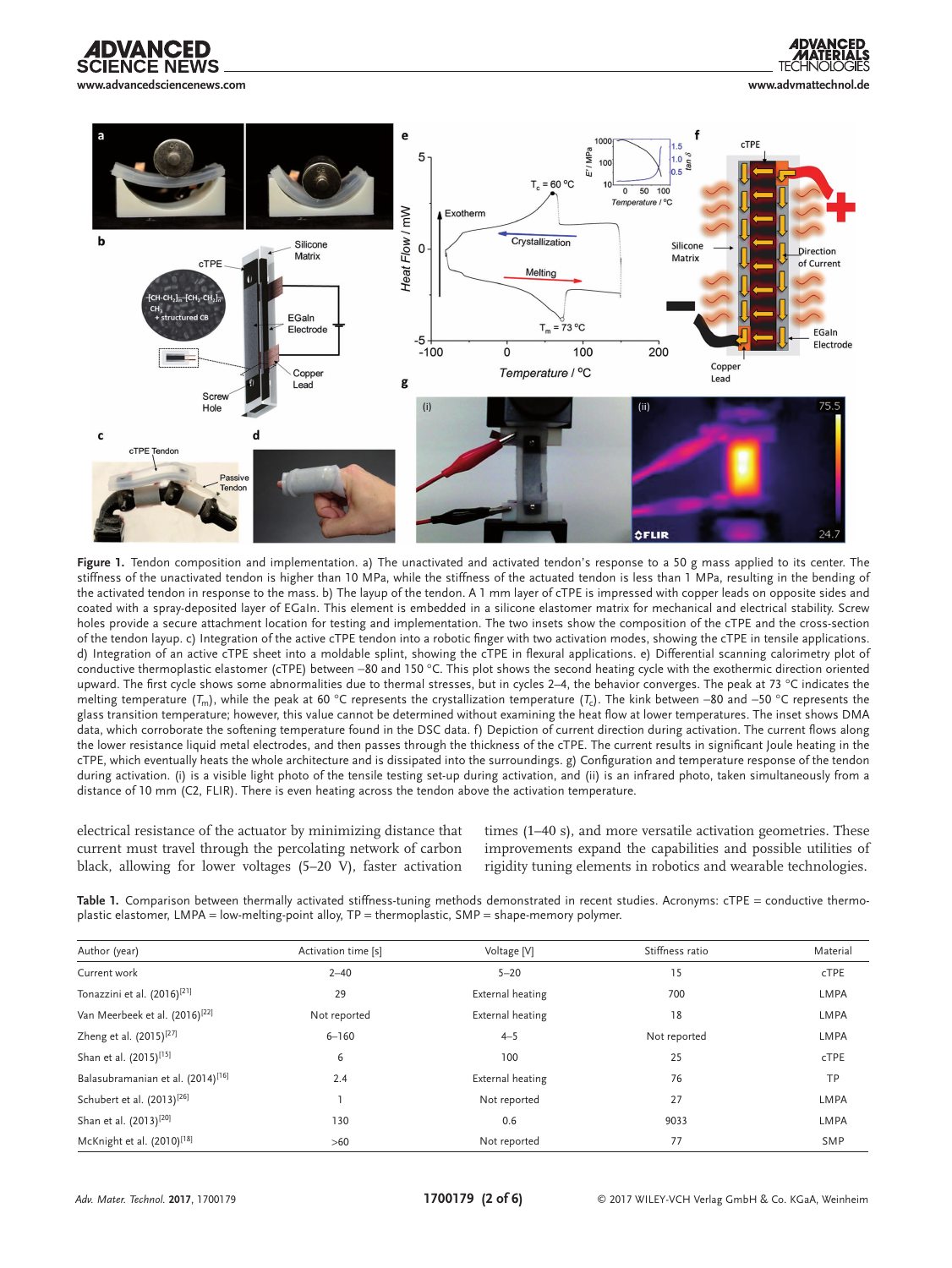We begin by performing thermoanalytical testing to determine the activation mechanism for material softening. This is followed by electromechanical testing, which is performed to establish the influence of voltage on activation time and stiffness. The results from these measurements are important for establishing a semiempirical model that can inform tendon design in potential applications. By determining the relevant material parameters and coupling laws, we enable the application-specific design of cTPE–EGaIn-based stiffness-tuning components.

The cTPE is composed of a copolymer of polypropylene (PP) and polyethylene (PE) and a percolating dispersion of structured carbon black (weight composition: 51%/9%/40%). Because of the high concentration of carbon black (CB), the entire elastomer exhibits mesoscale conductivity through percolation and electric tunneling between CB aggregates.[33] Differential scanning calorimetry (DSC) is performed on an 8.8 mg sample. Referring to Figure 1e, the cTPE shows a glass transition below −60 °C, a melting peak at 72.9  $\pm$  0.07 °C, and a crystallization peak at 59.8  $\pm$  0.07 °C. This suggests that electrically induced cTPE softening is caused by a solid–liquid phase transition rather than a glass transition or Vicat softening, as previously claimed for a PE–PP–CB composition.[15] Such results are consistent with measurements obtained using dynamical mechanical analysis (DMA), which is shown in the inset of Figure 1e. As expected, we observe a significant drop in storage modulus and a peak in damping factor as the temperature exceeds 75.0 °C. Above this temperature, the storage modulus is approximately one order of magnitude smaller than that measured at room temperature. Although the addition of fillers such as carbon black may slightly change the thermal properties of the host matrix material, the values found in the DSC and DMA measurements resemble those of the unfilled propylene–ethylene copolymer.[34] We note that the DSC plot shows a melting peak offset 13 °C higher than crystallization peak, revealing some thermal hysteresis in the material. The lower crystallization temperature indicates a potential delay in the restiffening response when integrated in the tendon architecture.

In order to reach the activation temperature,  $T_a$ , the cTPE functions as a Joule heater, transforming electrical energy to heat (Figure 1f). The effect of this heating can be seen in the infrared photograph in Figure 1g. This process can be described using conservation of energy

$$
E_{\rm i}=E_{\rm st}+E_{\rm o}\tag{1}
$$

where  $E_i$  is the electrical energy input,  $E_{st}$  is the energy stored within the tendon, and  $E_0$  is the energy released. To find the *E*i required to induce phase change, we examine the components of the right side of the equation. Since heat is dissipated from the surface of the tendon by convection and radiation (conduction is neglected, since the tendon is attached to the test set-up at the unactivated screw holes), the energy released can be expressed as  $E_0 = \Delta H_{\text{conv}} + \Delta H_{\text{rad}}$ , where  $\Delta H_{\text{conv}}$  is the heat lost to convection, and can be rewritten as  $\Delta H_{\text{conv}} =$  $\int_0^{t_a} q \, dt = \int_0^{t_a} h A(T_s - T_\infty) dt$ , and  $\Delta H_{\rm rad}$  is the heat lost to radiation, given by  $\Delta H_{\text{rad}} = \int_0^{t_a} q \, dt = \int_0^{t_a} \epsilon \sigma A T_s^4 \, dt$  $\int_0^{t_a} q \, dt = \int_0^{t_a} \varepsilon \sigma A T_s^4 \, dt.$ 

In these equations,  $t_a$  is the activation time,  $q$  is the heat transfer rate, *h* is the heat transfer coefficient, *A* is the area of the tendon,  $T<sub>s</sub>$  is the surface temperature of the tendon as a function of time,  $T_{\infty}$  is the ambient temperature,  $\varepsilon$  is the emissivity, and  $\sigma$  is the Stefan–Boltzmann constant.

The stored energy,  $E_{st}$ , is composed of the change in enthalpy of the cTPE required to induce melting from room temperature  $(\Delta H_a)$  and the heat stored in the surrounding silicone matrix ( $\Delta H_{\text{sil}}$ ). We can find  $\Delta H_{\text{a}}$  by integrating the area beneath the melting peak of the DSC plot (located in the lower half of the heating loop) and dividing by the heating/ cooling rate (Figure 1e), while  $ΔH<sub>sil</sub>$  can be expressed by  $\Delta H_{\text{sil}} = \rho V C_p (T_f - T_{\infty})$ , where  $\rho$  is the density of the silicone, *V* is the volume,  $T_f$  is the final temperature, and  $C_p$ is its specific heat capacity. Thus, we see that the electrical energy required for activation, *E*<sub>i</sub>, can be calculated by summing the required heat for melting the cTPE, the heat stored in the silicone matrix, and the losses due to conduction and convection

$$
E_{\rm i} = \Delta H_{\rm a} + \rho V C_{\rm p} \left( T_{\rm f} - T_{\infty} \right) + \int_0^{t_{\rm a}} \left[ h A \left( T_{\rm s} - T_{\infty} \right) + \varepsilon \sigma A T_{\rm s}^4 \right] \mathrm{d}t \tag{2}
$$

We can then balance this prescribed energy for activation, *E*i , with the expression for electrical energy input, given by the integral of the power input curve (Figure S1, Supporting Information), yielding

$$
E_{\rm i} = \int_0^{t_{\rm i}} VI \, \mathrm{d}t = \int_0^{t_{\rm i}} \frac{V^2}{R} \, \mathrm{d}t \tag{3}
$$

The right side of Equation (3) represents the scaling law that shows that for a prescribed energy input,  $E_i$ , minimizing the tendon resistance *R* can permit low-voltage activation, achievable with a 9 V battery. We also see that longer activation times lead to greater losses from increased convection and radiation, which are somewhat underpredicted by these equations (see Table S1 in the Supporting Information for calculations).

To achieve activation with low-to-moderate voltages, we minimize the electrical resistance of the tendon by providing electrical current through electrodes situated across the thickness of the cTPE (Figure 1b). This reduces the conducting length and maximizes the cross-sectional area, yielding a total resistance for the system that is less than 1  $Ω$ . Under 5 V, the tendon can reach an activation temperature, *T<sub>a</sub>*, defined as the melting temperature, in  $\approx 40$  s. Although the cTPE shows considerable softening when temperatures are elevated but still below  $T_a$ , the response stabilizes after the sample fully melts, yielding distinct activated and unactivated states (**Figure 2**a). Since the modulus approaches an asymptote as temperature rises, we define the activation time, *t*a, as the time for the modulus to drop by 90% of its total decrease, when starting from room temperature (Figure 2b). Both  $t_a$  and the maximum temperature achieved are highly dependent on the voltage applied across the tendon, since the energy input to the system rises with the square of voltage (Equation (3)). By raising this value up to 20 V, we can achieve activation within 2 s (Figure 2c).

Since the electrical resistance of the tendon is dependent on both the material and mechanical properties of the sample, the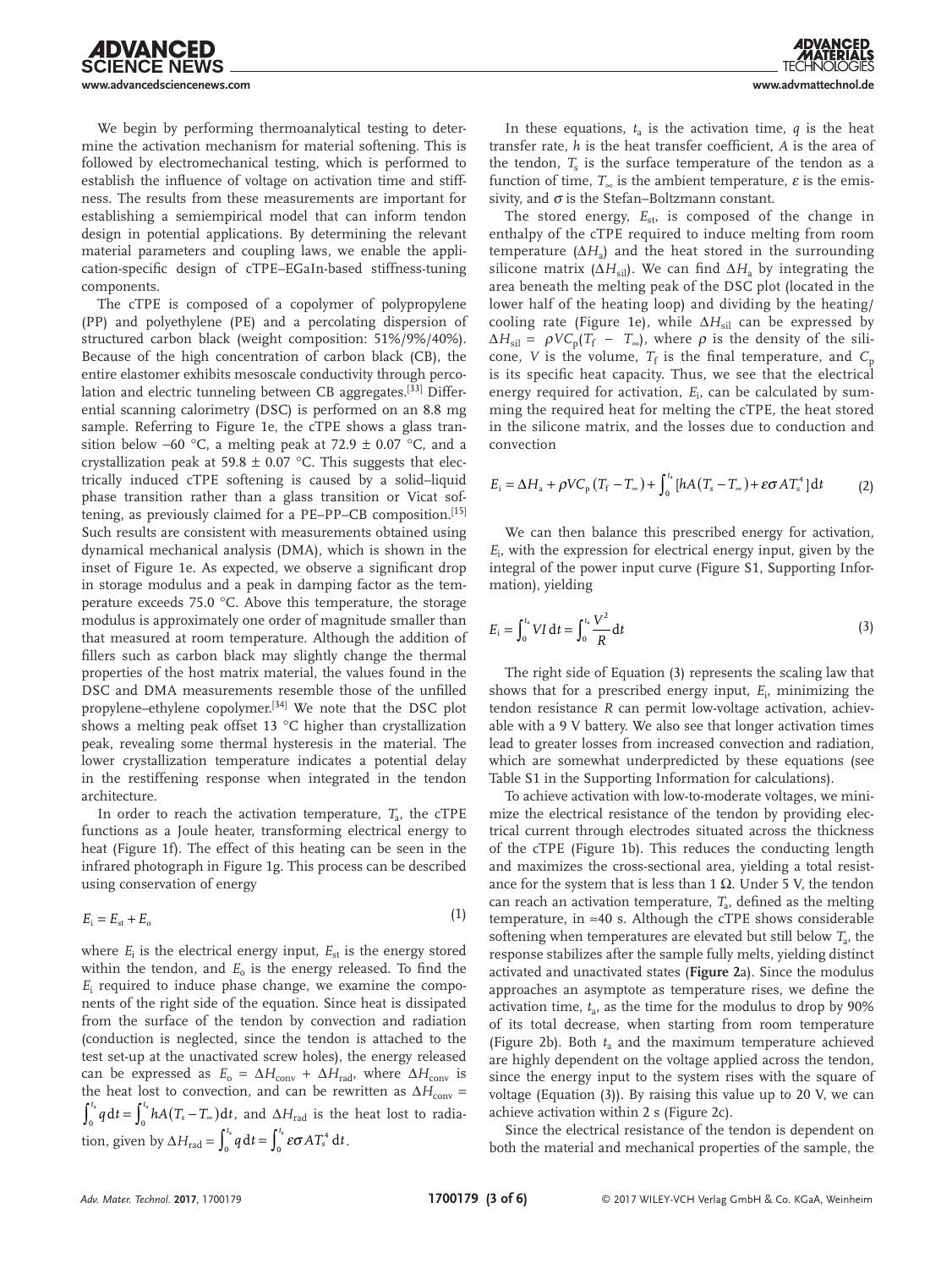



**Figure 2.** Stress response of the activated and unactivated tendons. a) Stress–strain plot for the extension and contraction of the tendon in the unactivated (stiff) and activated (soft) states between 0% and 2.5% strain at 0.5 mm s<sup>−1</sup>. The maximum modulus is 10.4 ± 0.5 MPa, while the minimum modulus is 0.7 ± 0.08 MPa. There is a small degree of hysteresis in both states. b) © shows that a stress of  $\approx$ 70 kPa is applied to the tendon, resulting in a small strain. In ②, a voltage is applied, resulting in the heating and softening of the tendon. The resulting stress response as a function of time is shown when activated with various voltages. Higher voltages result in a faster drop in applied stress, with the highest voltages showing a significant drop in stress in less than a second. c) The activation time for tendon samples under various applied voltages, when activation is considered as 90% of the maximum drop in modulus (green) or 50% of the maximum drop in modulus (brown). d) The stress strain behavior of unpatterned and patterned cTPE tendons, demonstrating the potential for tuning the preactivation stiffness. e) An underactuated robotic finger with two gripping modes, enabled by an active cTPE tendon. A string attaches to the fingertip and provides activation force. When this string is pulled, the finger bends at the distal joint when the cTPE tendon is unactivated, and at both the distal and proximal joint when the cTPE tendon is activated. f) A voltage-activated moldable splint, enabled by a cTPE sheet. Activating the sheet with electric current renders it soft and moldable across its entire surface area, which allows it to conform to the hand. Removing the electric current causes it to harden in this new position, providing support to the target joint.

resistance and therefore the heating rate change with both its temperature and deformation. As the temperature rises, the cTPE increases in resistance, due in part to the thermal expansion of the polymer, which increases the length of the percolating pathways between carbon black particles, and thus the resistivity of the cTPE.[35] This added resistance reduces the current through the cTPE and creates a stabilizing negative feedback loop. However, as the deformation increases the current, the heating rate increases dramatically, which could be due to a decrease in conducting length from the Poisson effect (Figure S2, Supporting Information). When the temperature rises significantly above  $T_a$ , the cTPE is at risk for thermal damage. In future work, a thermocouple could provide feedback for control that would limit the maximum temperature to just above  $T_a$ . Although the cTPE in the melted state experiences inelastic deformation when the tendon is extended, the silicone matrix provides sufficient restoring force to return the tendon to its original state. Experiments to determine the ability of the matrix to regulate the shape of the tendon are performed. Even at large deflections, the tendon exhibits only a small change in its natural length and shows similar behavior to stress– strain curves at smaller strain values (Figure S3, Supporting Information). Similarly, viscoelastic effects (Figure S4, Supporting Information) and strain cycling effects (Figure S5, Supporting Information) are shown to be negligible in the activated tendons. We also demonstrate the control that patterning provides over the elastic properties of the tendon (Figure 2d), which increases the range of its potential applications.

The functionality of these cTPE tendons is demonstrated with two illustrative use cases. In the first demonstration, the cTPE is incorporated into an articulated finger model as an active tendon (Figure 2e and Video S2 (Supporting Information)), giving the finger two bending modes with a single actuator. When the tendon is unactivated, the stiffness at the proximal cTPE tendon is an order of magnitude higher than that at the purely silicone distal tendon, preventing bending at the proximal joint. Thus, pulling the string connected to the tip of the finger results in bending at only the distal joint. When the tendon is activated under 5 V, the stiffness of the proximal tendon is similar to that of the pure silicone tendon, resulting in bending at both joints when tension is applied to the string. In this way, different gripping motions, such as precision and power grips, can be achieved with only a single actuator for the multijoint finger simplifying not only the mechanical system but also the actuation mechanism.

We also show the versatility of this cTPE layup for wearable medical applications. Splints are widely used to treat conditions that require joint immobilization, such as osteoarthritis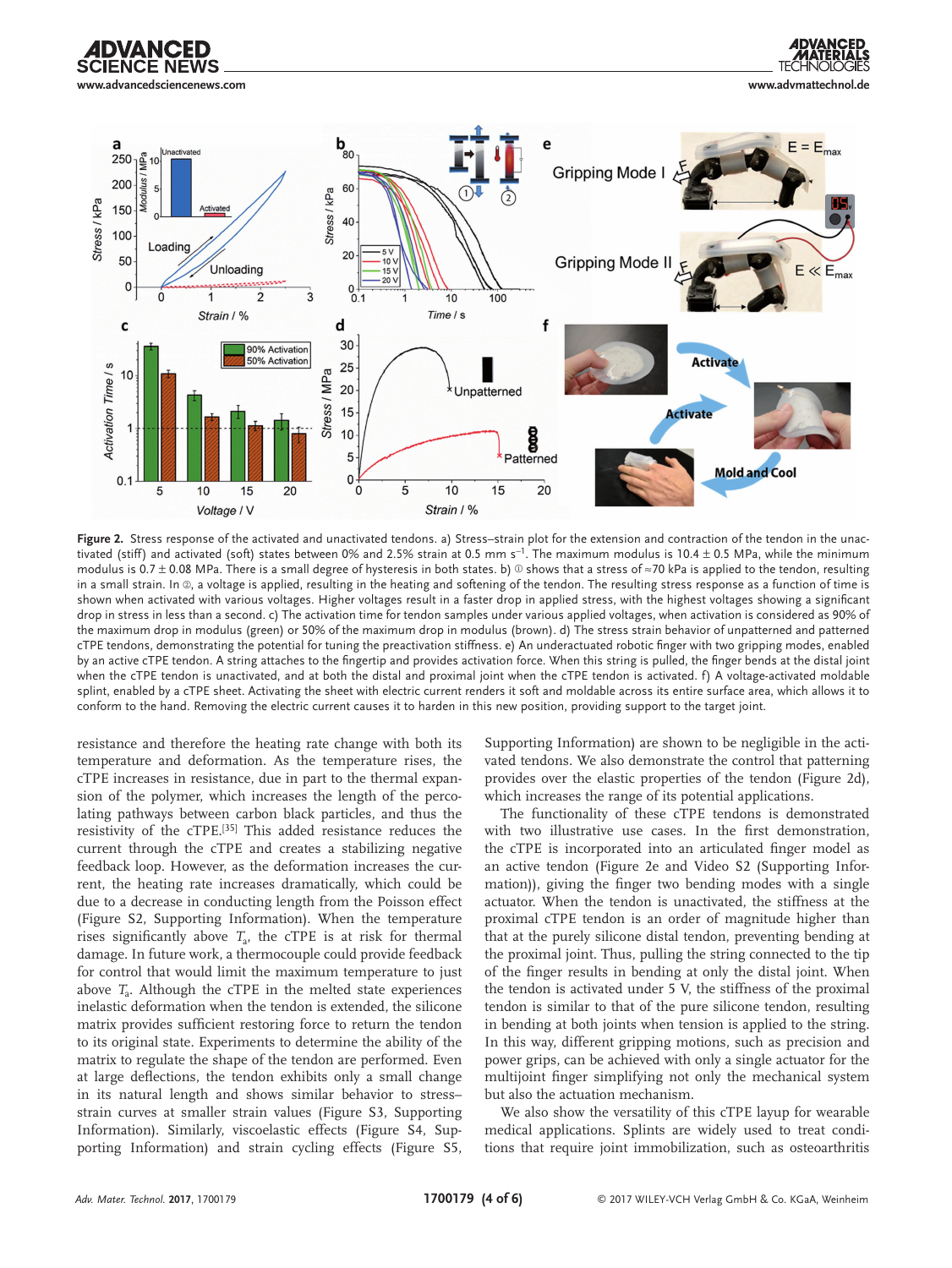or ulnar collateral ligament tears.[36] For decades, they have often incorporated thermoplastics to enable the patient to conform the splint to their body and reshape it if they experience discomfort.<sup>[37]</sup> Applying the heat necessary to soften the thermoplastics, however, requires bulky or specialized equipment like heat guns or water baths that make on-the-go adjustments impractical. To provide portable, reversible stiffness tuning, we incorporate a cTPE sheet into a moldable stiffness-tuning splint (Figure 2f and Video S3 (Supporting Information)). Previous direct heating stiffness-tuning methods<sup>[15,20]</sup> had active geometries restricted to the shortest linear path between the two electrodes, making it difficult to tune the stiffness of active sheets. By orienting the electrodes across the full face of the cTPE, we make the full surface area the shortest path between the electrodes, allowing us to activate any arbitrary cTPE geometry. When voltage is applied across the two electrodes, the cTPE sheet heats up and melts, transitioning from a stiff, elastic state to a soft, moldable state that is capable of conforming to a patient's hand. A silicone wrap helps to secure the compliant sheet and ensure its proper configuration. Once the cTPE sheet has been applied to the target area, the voltage is removed and the sheet returns to its stiff state, functioning as a splint. Although the cTPE must reach 70 °C for activation, it is insulated from the skin with a layer of stretchable nylon fabric.

In summary, we integrate liquid metal electrodes and a cTPE to create a low-voltage, reversible, stiffness-tuning tendon in wearable and underactuated applications. When a voltage is applied to the electrodes, the cTPE layer undergoes Joule heating and mechanically softens. This transition gives the tendon two states: a rigid state with modulus  $E = 10.4 \pm 0.5$  MPa and a soft state with modulus  $0.7 \pm 0.08$  MPa. DSC and DMA measurements performed on an isolated cTPE sample suggest that the softening is governed by a liquid–solid phase transition. By arranging the electrodes to minimize the effective resistance of the actuator, the required voltage for activation (5 V) and minimum activation time  $\langle 2 \rangle$  s) have been significantly reduced. Furthermore, this new configuration enables a variety of new geometries for directly activated materials, which were unattainable by previous methods. The ability of the tendon to retain its original shape after activation and significant strains is also demonstrated. Finally, we present two demonstrations of the functionality of the rigidity-tuning element: an active tendon in an underactuated finger, and a moldable stiffness-tuning splint. Future work includes incorporating temperature control into the embedding layer to ensure that the stiffness-tuning element does not heat to temperatures that may damage the tendon or become uncomfortable for the user.

#### **Experimental Section**

The cTPE sheets which formed the stiffness-tuning elements of the tendons were formed by compressing conductive polymer pellets (THEMIX Plastics Inc.) at a temperature of 160 °C to a thickness of 1.1 mm using a hydraulic heat press (Model C 3912, Carver). They were cut into strips of 5 cm  $\times$  1 cm using a 30 W CO<sub>2</sub> laser (VLS 3.50, Universal Laser Systems). These strips were embedded with copper leads using the heat press with the same settings as above. EGaIn (Rotometals) was deposited on both sides of the strips using a spray gun (40 psi, with Ar gas as a carrier), avoiding the portions of the mechanical and electrical

contacts where actuation was not desired (Figure 1b). The tendons were symmetrically embedded into a 3 mm matrix of silicone (Ecoflex 00-30, Smooth-On): a lower layer of silicone was cured in a mold printed from an 3D printer (Objet 24, Stratsys), the EGaIn-painted cTPE was aligned with the embedding layer, and a secondary mold was screwed onto the base mold that allowed another layer of silicone to be poured over top. All samples were degassed and cured in an oven at 80 °C.

In order to activate the tendons, alligator clips were attached to the copper leads and a voltage was applied using a power supply (Model Digi 360, Electro Industries). An IR camera (C2, FLIR) was used to ensure that the tendon was heating equally across its surface, and determine when the cTPE temperature had reached 75 °C. When the IR camera read a maximum temperature of 75 °C, the actual temperature of the cTPE was likely higher than the measured value because the silicone rubber acted as a thermal insulator; therefore, since any temperature above 72.9 °C was sufficient for melting, we could ensure the cTPE was in the active state. All measurements in the activated state were made at 75 °C, as measured by the IR camera, while measurements in the unactivated state were made at room temperature. Unless otherwise specified, all activation voltages were 5 V.

DSC (DSC Q20, TA Instruments) was performed on sample of cTPE (8.8 mg). Temperature was cycled between −80 and 150 °C, at a rate of 10 °C min<sup>-1</sup> for four cycles.

The dynamic mechanical behavior of cTPE was evaluated using the tension mode on a Dynamic Mechanical Analyzer (Model 2980, TA Instruments). The samples were prepared with a dimension of 15.0 mm  $\times$  5.0 mm  $\times$  0.5 mm. The storage modulus was determined by straining the sample at a frequency of 1.0 Hz and amplitude of 50 µm. The temperature was increased from –40 to 80 °C at a heating rate of 3 °C min<sup>-1</sup>.

The tendons were loaded on a universal testing machine (Model 5969, Instron) using 3D-printed clips. Both the top and bottom clips supported a screw that passed through the unactivated portion of the Ecoflex and cTPE, so tension could be applied directly to the tendon.

To calculate the modulus in both the activated and unactivated state, each sample was repeatedly loaded between 0% and 2.5% strain at a rate of 0.5 mm s<sup>-1</sup>. An effective modulus was calculated for each state by averaging the slope of the loading and unloading stress–strain curves.

The recoverability was tested by activating the tendon and deforming it to 10% strain. The new natural length was measured, and the test was repeated for increasing values of strain until the tendon failed. Failure was defined as the inability to heat to activation or the initiation of tearing in the sample. Although the tendon's activated state corresponded to the melt state of the cTPE, excessive strain could cause breakage in the tendon that could not be repaired without applying considerable pressure.

The activation time was measured by preloading each sample to 750 kPa, and applying a voltage between 5 and 20 V, while measuring the decline in stress as a function of time. The activation time was considered to be the time at which the sample's modulus had decreased 90% of its total drop. The participant who administered the rigidity tuning splint in the video S3 provided informed signed consent.

## **Supporting Information**

Supporting Information is available from the Wiley Online Library or from the author.

## **Acknowledgements**

The authors would like to thank Onder Erin, Tess Hellebrekers, and Dr. Guo Zhan Lum for their suggestions on the paper's language, and Dipanjan Saha and the members of the Integrated Soft Materials Lab at Carnegie Mellon University for their helpful discussions. This work was supported by the Samsung Global Research Outreach Program (Award #A019487; Technical Contact: Dr. Youngbo Shim).